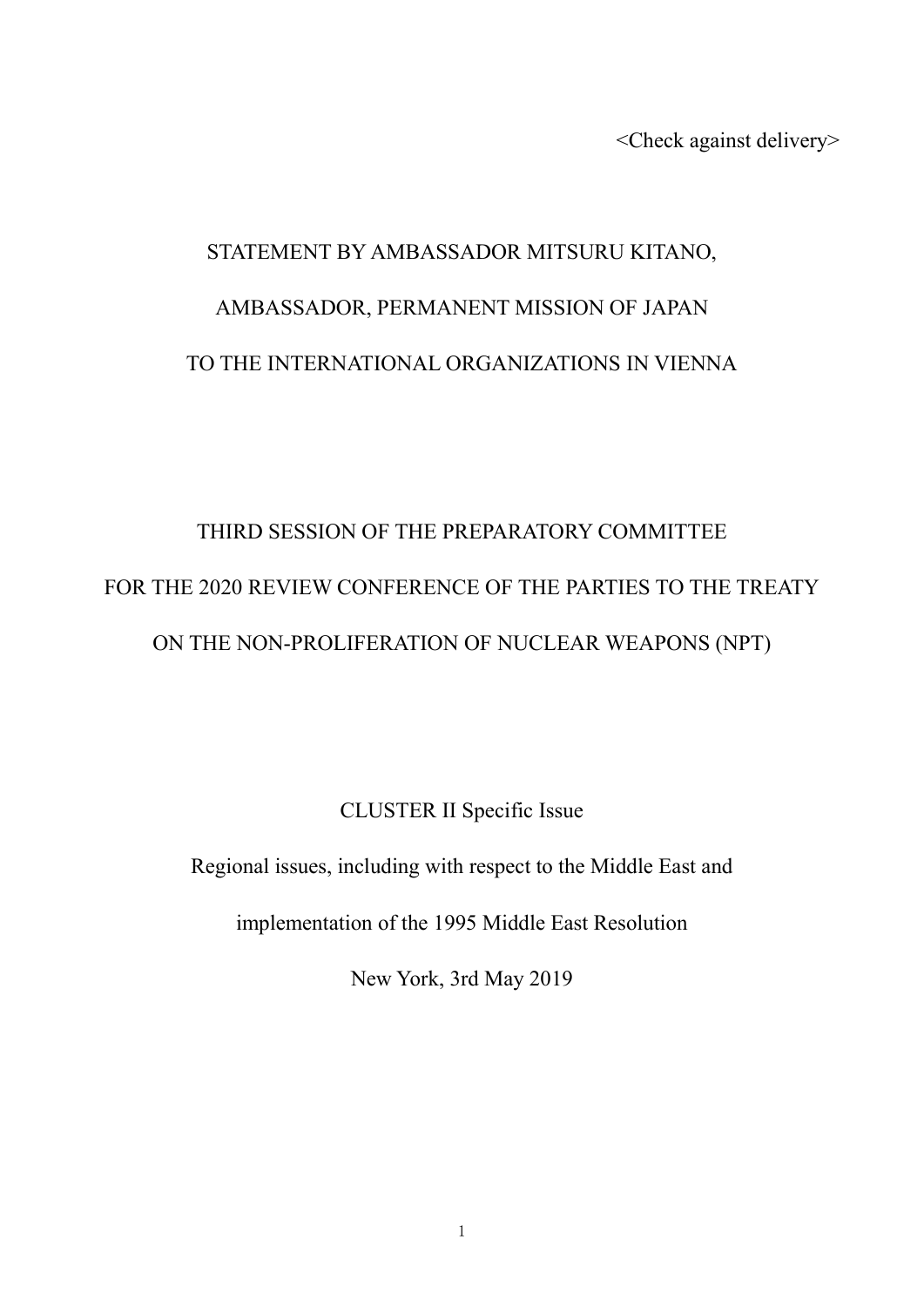Mr. Chairman,

Japan emphasizes the significant role of the NPT in promoting regional security. We believe that achieving our common goal of non-proliferation through effective implementation and universalization of the Treaty is critically important for maintaining and strengthening regional stability. This objective, however, is gravely challenged by cases of non-compliance with the Treaty or IAEA safeguards obligations in certain regions, among other things, which cause serious concern for all of us.

## Mr. Chairman,

At the second Summit between the US and North Korea, President Trump, with his strong determination to achieve the denuclearization of the Korean Peninsula, decided that he would not make any concession easily and at the same time continue constructive discussions and urge North Korea to take concrete actions. Japan fully supports that decision. Japan continues to support the process between the US and North Korea and closely coordinate with the international community toward the resolution of outstanding issues of concern regarding North Korea.

North Korea has not carried out the dismantlement of all weapons of mass destruction and ballistic missiles of all ranges in a complete, verifiable and irreversible manner: There has been no essential change in North Korea's nuclear and missile capabilities.

Japan reaffirms its strong commitment to working with the international community in achieving complete, verifiable and irreversible dismantlement of all of North Korea's nuclear weapons and other weapons of mass destruction, ballistic missiles of all ranges as well as related programs and facilities in accordance with relevant United Nations Security Council resolutions(UNSCRs). We call upon North Korea to come into full compliance with the NPT and the IAEA safeguards and to sign and ratify the CTBT.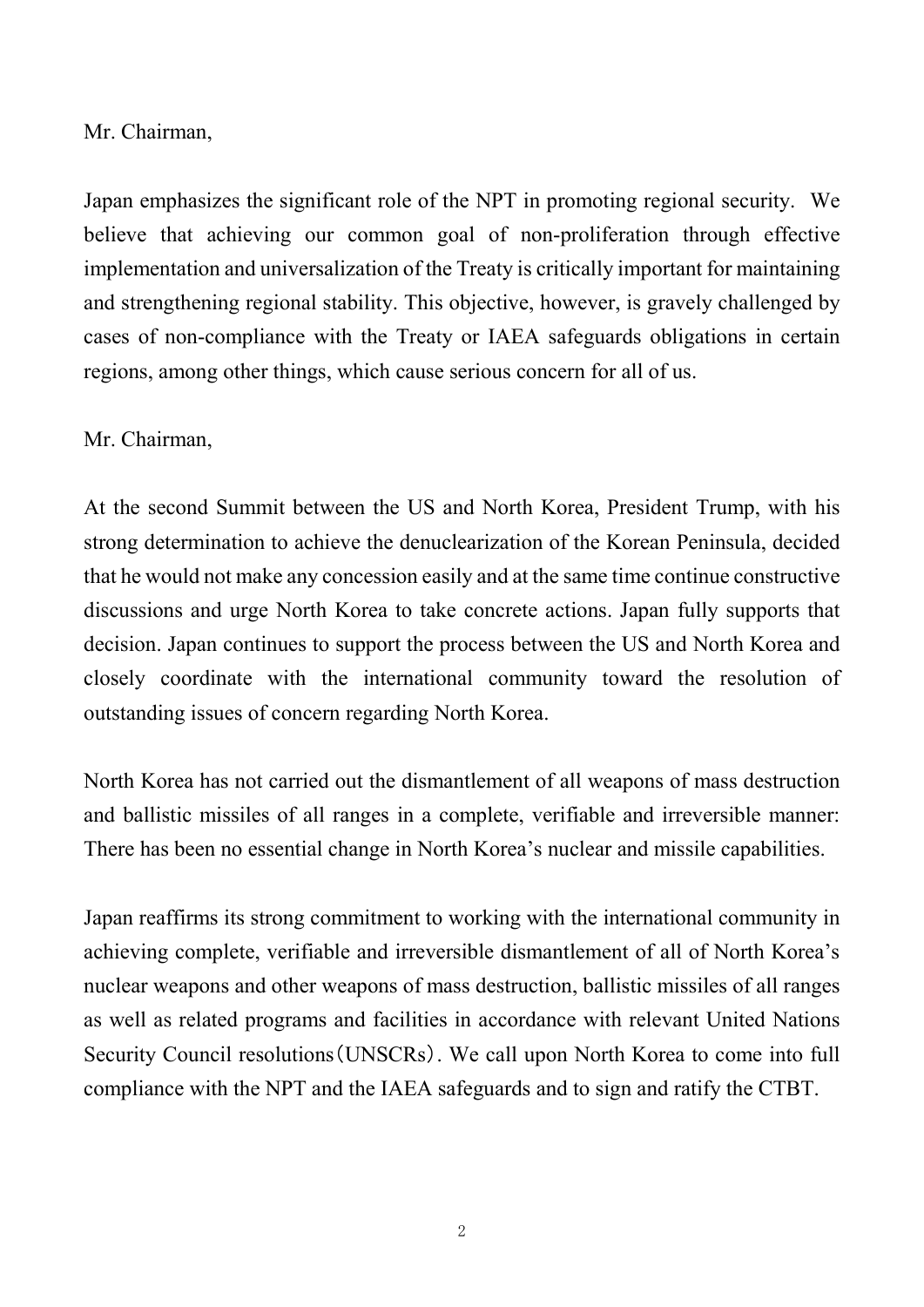The international community needs to come together to support progress in the process between the US and North Korea. Japan emphasizes the critical importance for all States to fully implement relevant UNSCRs, and calls upon all States to continue working collectively to this end.

Japan highly appreciates the IAEA Secretariat's work to enhance the Agency's ability and readiness to verify North Korea's nuclear program. Japan considers the importance that the Agency's expertise, knowledge and experience will be utilized.

Mr. Chairman,

Japan continues to firmly support the JCPOA, as it strengthens the international nonproliferation regime and contributes to the peace and stability of the Middle East region. Iran's steady implementation of the JCPOA is the basis for further cooperation between Iran and the international community, and therefore we will continue to support Iran's implementation.

It is of great importance that the Agency continues to verify and monitor Iran's implementation of the Additional Protocol and its other nuclear related commitments under the JCPOA. Japan would like to emphasize that the support of the international community remains crucial, as the Agency assumes an increasingly essential role.

The exclusively peaceful nature of Iran's nuclear program and non-diversion must be ensured through the full implementation of the JCPOA. In this regard, the early ratification of the AP by Iran is essential.

As for the issue of the launching of a ballistic missile by Iran, we call upon Iran not to undertake any activity inconsistent with UNSCR 2231 and to play a constructive role in the stability of the Middle East.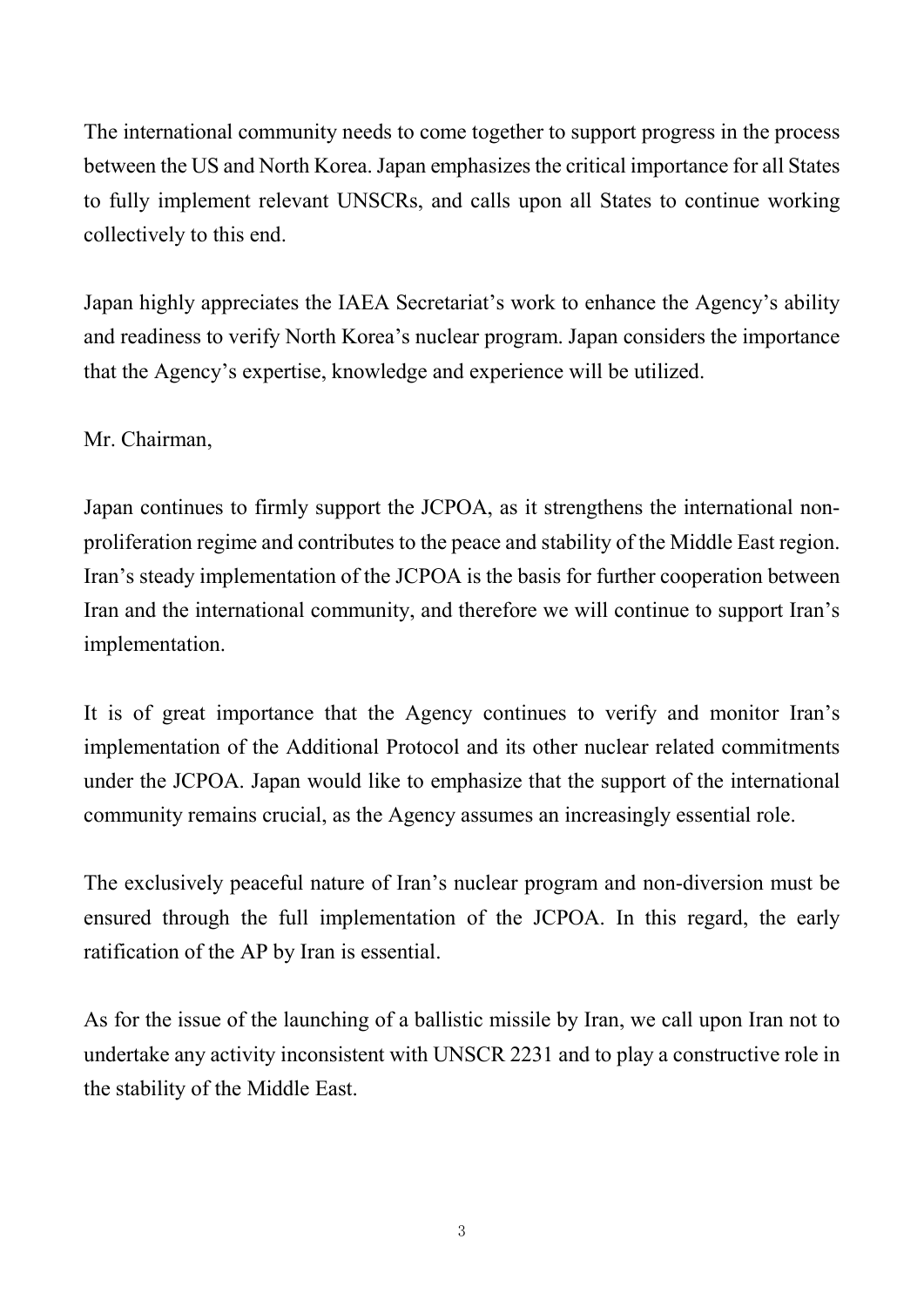Mr. Chairman,

It is regrettable that there has not been substantial progress in Syria's NPT safeguards noncompliance. We continue to call upon Syria to fully cooperate with the IAEA to remedy the unresolved issue. We also call upon Syria to sign, ratify and implement the AP.

Mr. Chairman,

Japan remains convinced that the establishment of a Middle East zone free of weapons of mass destruction would contribute to the progress in nuclear disarmament and nonproliferation as well as the strengthening of regional and global peace and security.

It is of importance for the entire NPT community to encourage the establishment of such a zone on the basis of arrangements freely arrived at by the States of the concerned region. Towards a successful outcome at the 2020 NPT Review Conference, it is imperative to pursue the progress of discussions on this issue.

While noting the UN General Assembly's adoption of a decision calling for the UN Secretary General to convene a conference in 2019 on the establishment of such a zone, Japan believes it is vital to ensure participation of all States of the Middle East and the three co-sponsors of the 1995 resolution.

We emphasize that the entire NPT community should proactively engage in this issue, considering the impact of this issue on the NPT regime. Where appropriate, Japan is prepared to support and facilitate efforts by all States of the Middle East and the three co-sponsors to convene an international conference, based upon the agreement by those states.